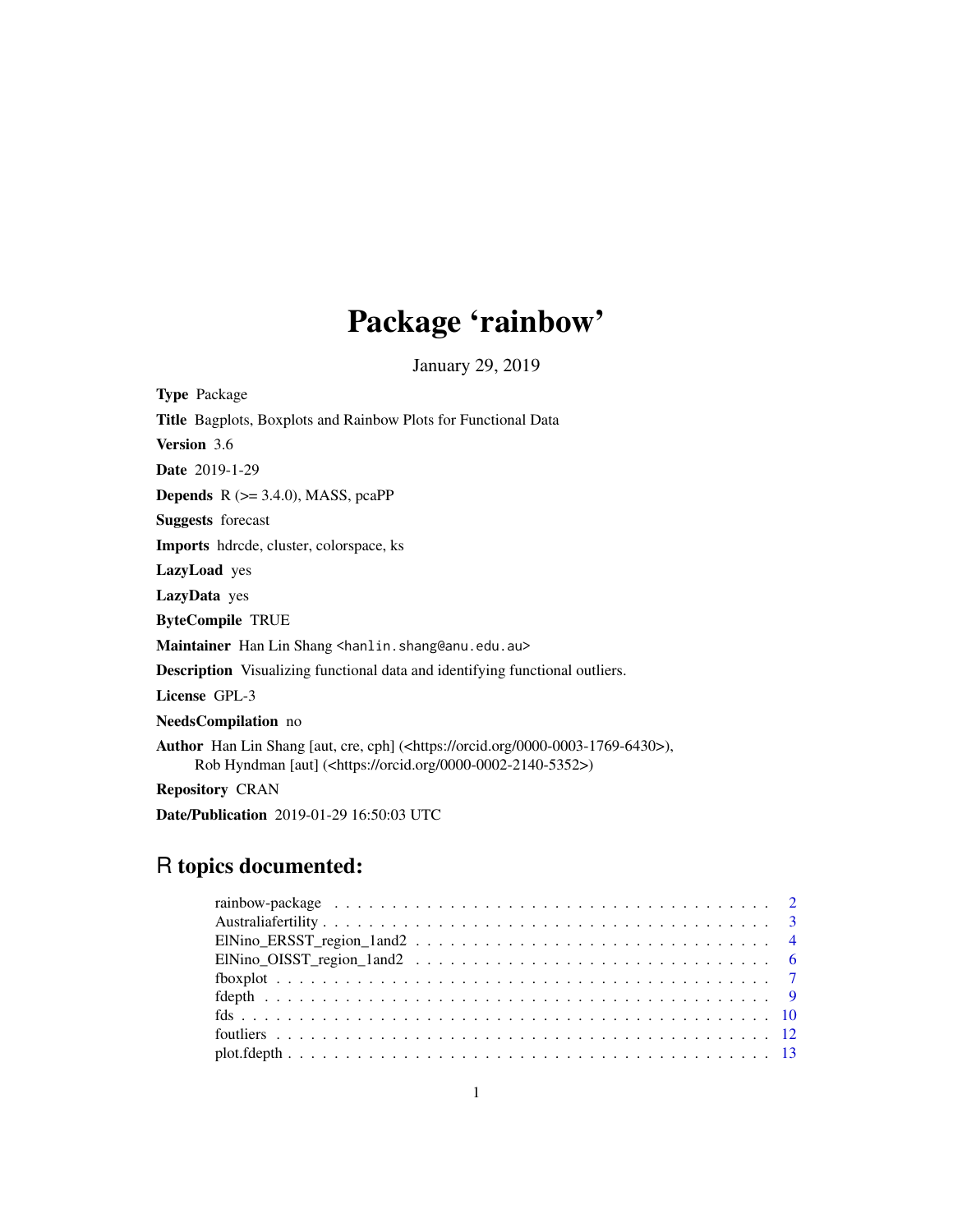<span id="page-1-0"></span>

| Index |                                                                                                               |  |
|-------|---------------------------------------------------------------------------------------------------------------|--|
|       |                                                                                                               |  |
|       | summary function $\ldots \ldots \ldots \ldots \ldots \ldots \ldots \ldots \ldots \ldots \ldots \ldots \ldots$ |  |
|       |                                                                                                               |  |
|       |                                                                                                               |  |

rainbow-package *Rainbow Plots, Bagplots and Boxplots for Functional Data*

#### **Description**

This package presents the rainbow plots, bagplots and boxplots for functional data. The latter two can also be used to identify outliers, which have either the lowest depth or the lowest density, respectively.

#### Author(s)

Han Lin Shang and Rob J Hyndman

Maintainer: Han Lin Shang <hanlin.shang@anu.edu.au>

#### References

R. J. Hyndman and H. L. Shang. (2008) "Bagplots, boxplots and outlier detection for functional data", in S. Dabo-Niang and F. Ferraty, eds, 'Functional and Operatorial Statistics', Springer, Heidelberg, pp. 201-207.

R. J. Hyndman and H. L. Shang. (2010) "Rainbow plots, bagplots, and boxplots for functional data", *Journal of Computational and Graphical Statistics*, 19(1), 29-45.

H. L. Shang (2011) "rainbow: an R package for visualizing functional time series", *The R Journal*,  $3(2)$ , 54-59.

H. L. Shang and R. J. Hyndman (2011) "Nonparametric time series forecasting with dynamic updating", Mathematics and Computers in Simulation, 81(7), 1310-1324.

H. L. Shang (2013) "Functional time series approach for forecasting very short-term electricity demand", Journal of Applied Statistics, 40(1), 153-168.

H. L. Shang (2013) "ftsa: An R package for analyzing functional time series", The R Journal, 5(1), 64-72.

H. L. Shang (2014) "A survey of functional principal component analysis", Advances in Statistical Analysis, 98(2), 121-142.

H. L. Shang, P. Smith, J. Bijak and A. Wisniowski (2016) "A multilevel functional data method for forecasting population, with an application to the United Kingdom", International Journal of Forecasting, 32(3), 629-649.

H. L. Shang (2016) "Mortality and life expectancy forecasting for a group of populations in developed countries: A multilevel functional data method", Annals of Applied Statistics, 10(3), 1639- 1672.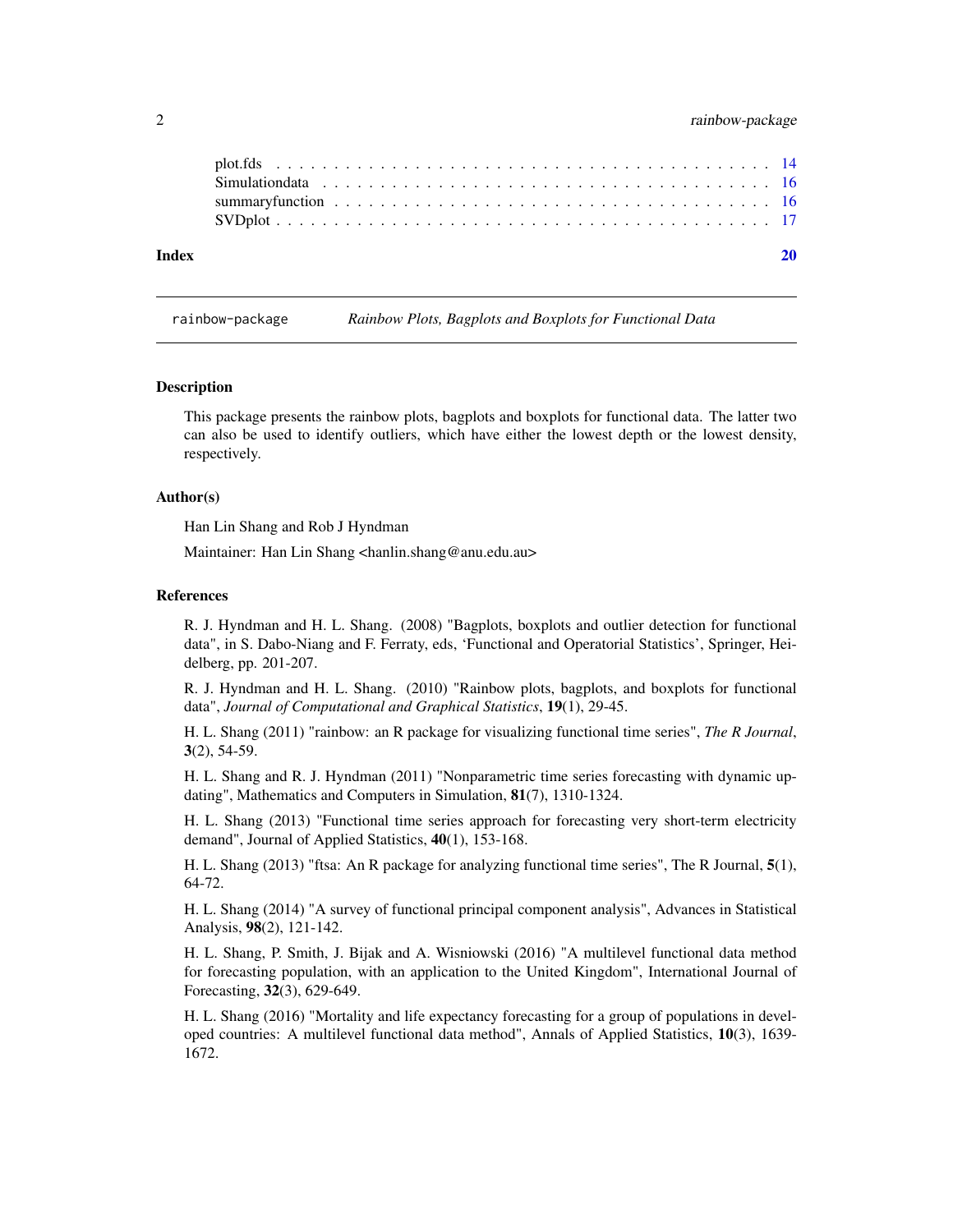# <span id="page-2-0"></span>Australiafertility 3

H. L. Shang (2017) "Functional time series forecasting with dynamic updating: An application to intraday particulate matter concentration", Econometrics and Statistics, 1, 184-200.

H. L. Shang (2017) "Forecasting intraday S&P 500 index returns: A functional time series approach", Journal of Forecasting, 36(7), 741-755.

H. L. Shang and S. Haberman (2017) "Grouped multivariate and functional time series forecasting: An application to annuity pricing", Insurance: Mathematics and Economics, 75, 166-179.

H. L. Shang and R. J. Hyndman (2017) "Grouped functional time series forecasting: An application to age-specific mortality rates", Journal of Computational and Graphical Statistics, 26(2), 330-343.

G. Rice and H. L. Shang (2017) "A plug-in bandwidth selection procedure for long-run covariance estimation with stationary functional time series", Journal of Time Series Analysis, 38(4), 591-609.

P. Reiss, J. Goldsmith, H. L. Shang and R. T. Ogden (2017) "Methods for scalar-on-function regression", International Statistical Review, 85(2), 228-249.

P. Kokoszka, G. Rice and H. L. Shang (2017) "Inference for the autocovariance of a functional time series under conditional heteroscedasticity", Journal of Multivariate Analysis, 162, 32-50.

Y. Gao and H. L. Shang (2017) "Multivariate functional time series forecasting: An application to age-specific mortality rates", Risks, 5(2), 21.

H. L. Shang (2018) "Visualizing rate of change: An application to age-specific fertility rates", Journal of the Royal Statistical Society: Series A (Statistics in Society), 182(1), 249-262.

H. L. Shang (2018) "Bootstrap methods for stationary functional time series", Statistics and Computing, 28(1), 1-10/

Y. Gao, H. L. Shang and Y. Yang (2018) "High-dimensional functional time series forecasting: An application to age-specific mortality rates", Journal of Multivariate Analysis, **forthcoming**.

Australiafertility *Australian age-specific fertility data*

#### Description

Age-specific fertility rates between ages 15 and 49 in Australia from 1921 to 2006.

The age-specific fertility rates can be smoothed using a weighted median smoothing B-splines, constrained to be concave.

### Usage

```
data(Australiafertility)
data(Australiasmoothfertility)
```
# Format

An object of class fts.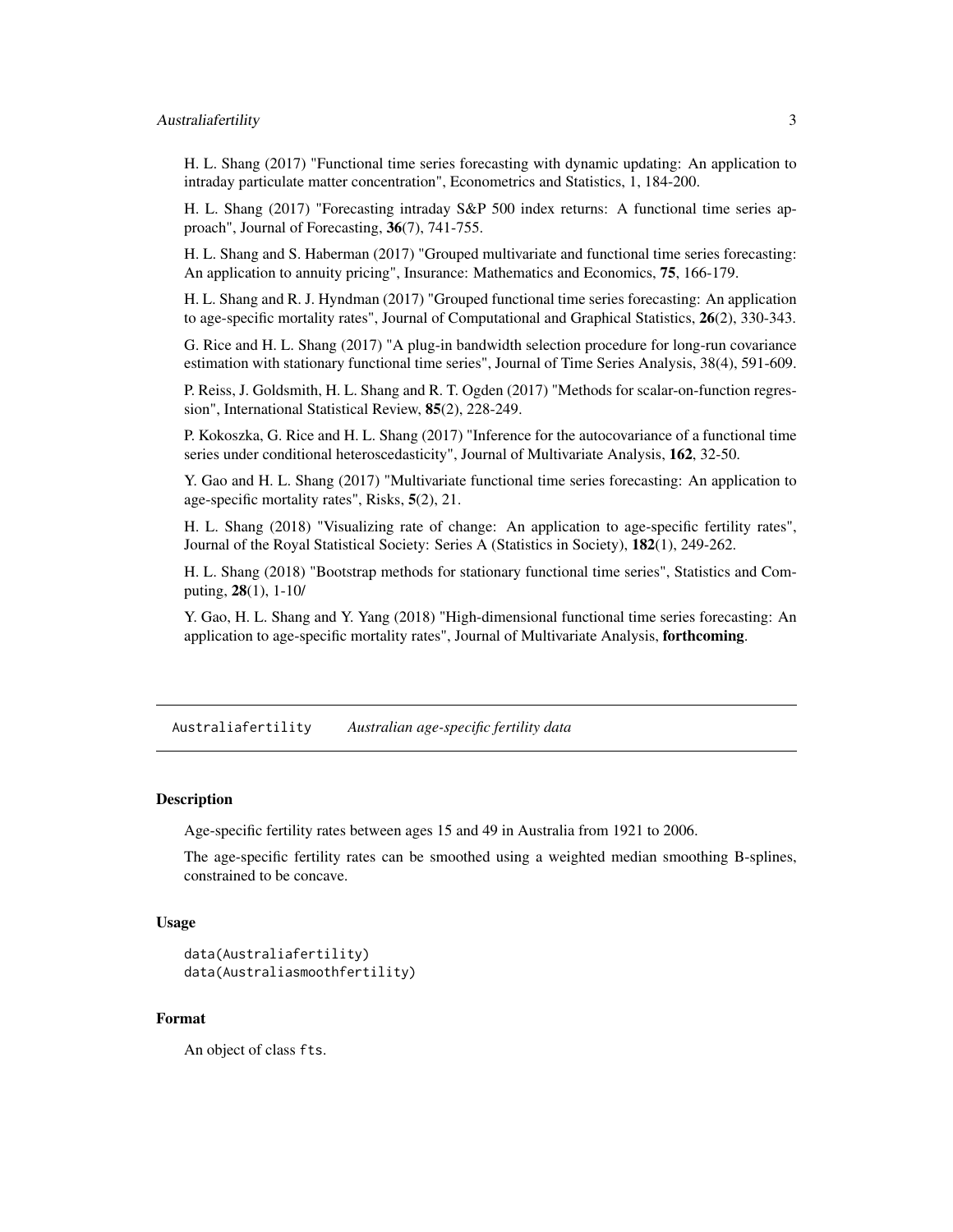#### <span id="page-3-0"></span>Details

Australian fertility rates and populations (1921-2006) for age groups (15-49) were obtained from the Australian Bureau of Statistics (Cat.No.3105.0.65.001, Table 38). These are defined as the number of live births during the calendar year, according to the age of the mother, per 1000 of the female resident population of the same age at 30 June.

Australiasmoothfertility is the smoothed version of Australiafertility data. The smoothing technique is the penalized regression spline with concave constraint, described in Hyndman and Ullah (2007).

#### Author(s)

Han Lin Shang

# Source

The Australian Demographic Data Bank (courtesy of Len Smith).

#### References

R. J. Hyndman and M. S. Ullah (2007) "Robust forecasting of mortality and fertility rates: A functional data approach", *Computational Statistics and Data Analysis*, 51(10), 4942-4956.

R. J. Hyndman and H. Booth (2008) "Stochastic population forecasts using functional data models for mortality, fertility and migration", *International Journal of Forecasting*, 24(3), 323-342.

R. J. Hyndman and H. L. Shang (2009) "Forecasting functional time series (with discussion)", *Journal of the Korean Statistical Society*, 38(3), 199-221.

H. L. Shang (2012) Point and interval forecasts of age-specific fertility rates: a comparison of functional principal component methods, *Journal of Population Research*, 29(3), 249-267.

H. L. Shang (2015) On the selection of optimal Box-Cox transformation parameter for modeling and forecasting age-specific fertility, *Journal of Population Research*, 32(1), 69-79.

H. L. Shang (2016) Visualising rate of change: application to age-specific fertility, [https://arxiv.](https://arxiv.org/abs/1406.4386) [org/abs/1406.4386](https://arxiv.org/abs/1406.4386).

#### Examples

```
plot(Australiafertility)
plot(Australiasmoothfertility)
```
ElNino\_ERSST\_region\_1and2

*Sea surface temperature data set from January 1950 to December 2018*

#### Description

Sea surface temperature data set from January 1950 to December 2018 observed by the extended reconstructed sea surface temperature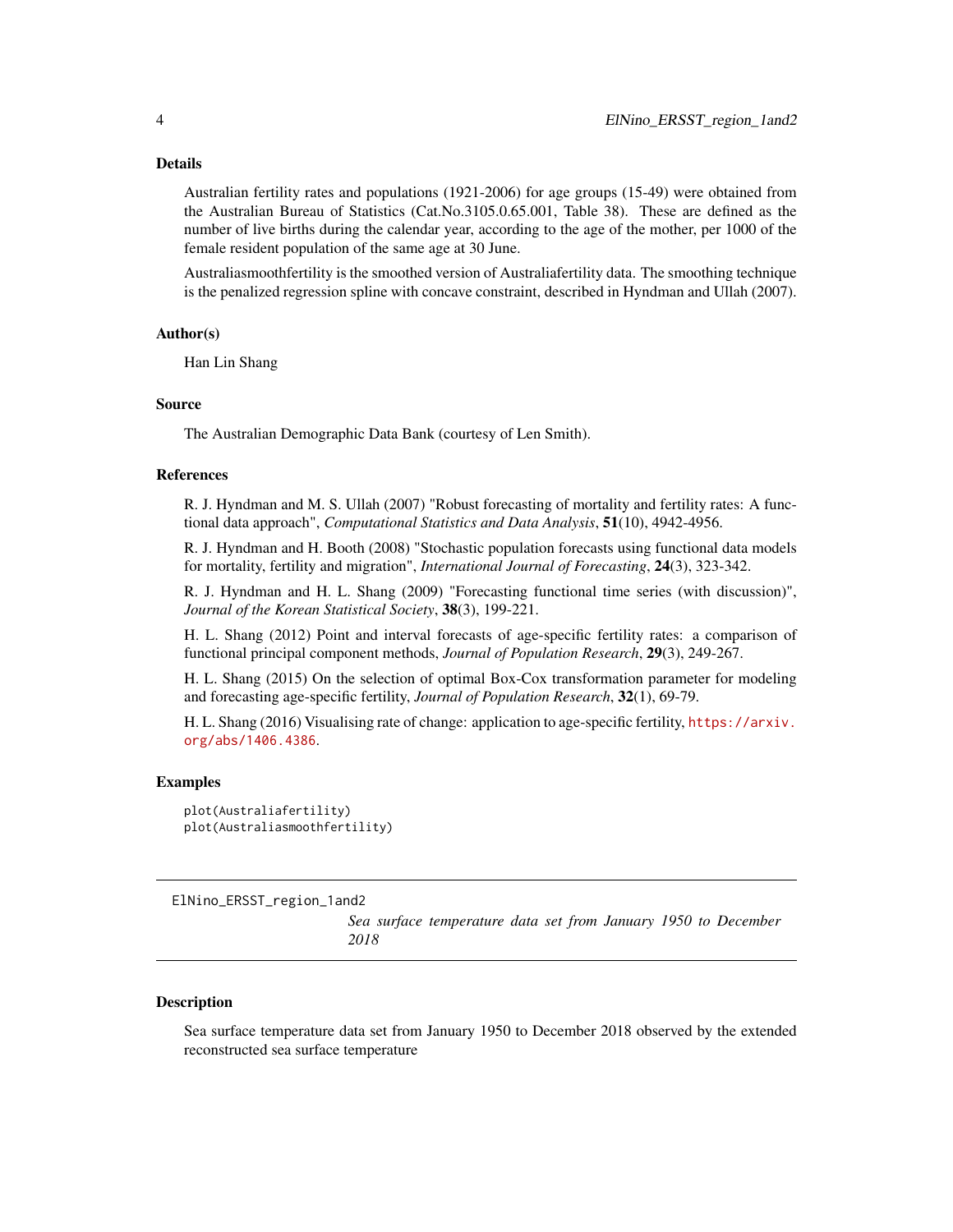#### Usage

```
data(ElNino_ERSST_region_1and2)
data(ElNino_ERSST_region_3)
data(ElNino_ERSST_region_4)
data(ElNino_ERSST_region_3and4)
```
#### Format

An object of class sfts.

# Details

These averaged monthly sea surface temperatures are measured by the different moored buoys in the "Nino region" defined by the coordinates 0-10 degree South and 90-80 degree West.

#### Source

National Weather Service Climate Prediction Center website at [http://www.cpc.ncep.noaa.gov/](http://www.cpc.ncep.noaa.gov/data/indices/sstoi.indices) [data/indices/sstoi.indices](http://www.cpc.ncep.noaa.gov/data/indices/sstoi.indices). The data is the third column with the title NINO1+2.

#### References

A. Antoniadis and T. Sapatinas (2003) "Wavelet methods for continuous-time prediction using Hilbert-valued autoregressive processes", *Journal of Multivariate Analysis*, 87(1), 133-158.

P. C. Besse, H. Cardot and D. B. Stephenson (2000) "Autoregressive forecasting of some functional climatic variations", *Scandinavian Journal of Statistics*, 27(4), 673-687.

F. Ferraty, A. Rabhi and P. Vieu (2005) "Conditional quantiles for dependent functional data with application to the climate EL Nino Phenomenon", *Sankhya: The Indian Journal of Statistics*, 67(2), 378-398.

F. Ferraty and P. Vieu (2007) *Nonparametric functional data analysis*, New York: Springer.

R. J. Hyndman and H. L. Shang (2010) "Rainbow plots, bagplots, and boxplots for functional data", *Journal of Computational and Graphical Statistics*, 19(1), 29-45.

E. Moran, R. Adams, B. Bakoyema, S. Fiorini and B. Boucek (2006) "Human strategies for coping with El Nino related drought in Amazonia", *Climatic Change*, 77(3-4), 343-361.

A. Timmermann, J. Oberhuber, A. Bacher, M. Esch, M. Latif and E. Roeckner (1999) "Increased El Nino frequency in a climate model forced by future greenhouse warming", *Nature*, 398(6729), 694-697.

#### Examples

```
data(ElNino_ERSST_region_1and2)
data(ElNino_ERSST_region_3)
data(ElNino_ERSST_region_4)
data(ElNino_ERSST_region_3and4)
```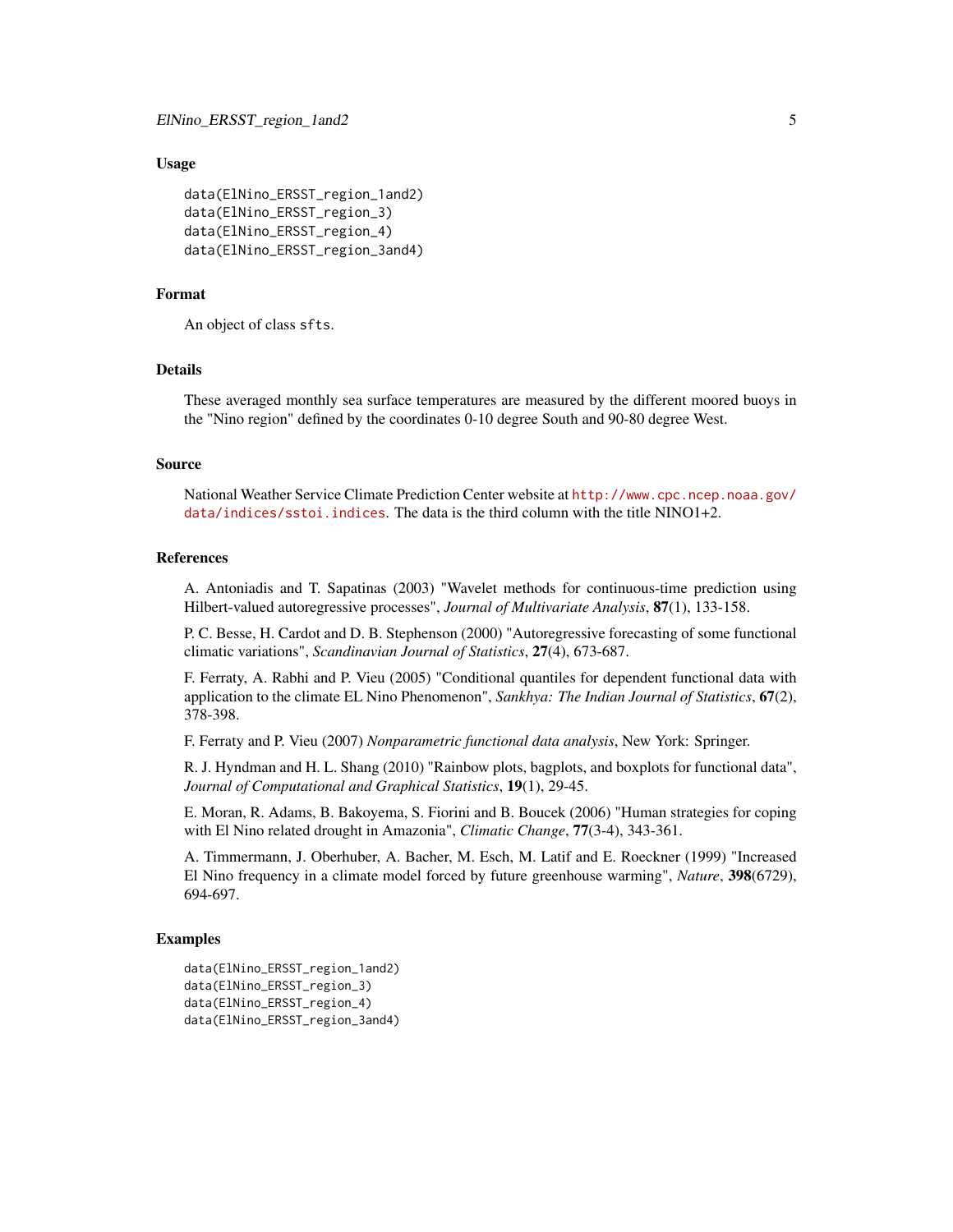```
ElNino_OISST_region_1and2
```
*Sea surface temperature data set from January 1982 to December 2018*

#### Description

Monthly sea surface temperatures from January 1982 to December 2018 observed by the optimum interpolation sea surface temperature.

#### Usage

```
data(ElNino_OISST_region_1and2)
data(ElNino_OISST_region_3)
data(ElNino_OISST_region_4)
data(ElNino_OISST_region_3and4)
```
#### Format

An object of class sfts.

# Details

These averaged monthly sea surface temperatures are measured by the different moored buoys in the "Nino region" defined by the coordinates 0-10 degree South and 90-80 degree West.

#### Source

National Weather Service Climate Prediction Center website at [http://www.cpc.ncep.noaa.gov/](http://www.cpc.ncep.noaa.gov/data/indices/sstoi.indices) [data/indices/sstoi.indices](http://www.cpc.ncep.noaa.gov/data/indices/sstoi.indices). The data is the third column with the title NINO1+2.

#### References

A. Antoniadis and T. Sapatinas (2003) "Wavelet methods for continuous-time prediction using Hilbert-valued autoregressive processes", *Journal of Multivariate Analysis*, 87(1), 133-158.

P. C. Besse, H. Cardot and D. B. Stephenson (2000) "Autoregressive forecasting of some functional climatic variations", *Scandinavian Journal of Statistics*, 27(4), 673-687.

F. Ferraty, A. Rabhi and P. Vieu (2005) "Conditional quantiles for dependent functional data with application to the climate EL Nino Phenomenon", *Sankhya: The Indian Journal of Statistics*, 67(2), 378-398.

F. Ferraty and P. Vieu (2007) *Nonparametric functional data analysis*, New York: Springer.

R. J. Hyndman and H. L. Shang (2010) "Rainbow plots, bagplots, and boxplots for functional data", *Journal of Computational and Graphical Statistics*, 19(1), 29-45.

E. Moran, R. Adams, B. Bakoyema, S. Fiorini and B. Boucek (2006) "Human strategies for coping with El Nino related drought in Amazonia", *Climatic Change*, 77(3-4), 343-361.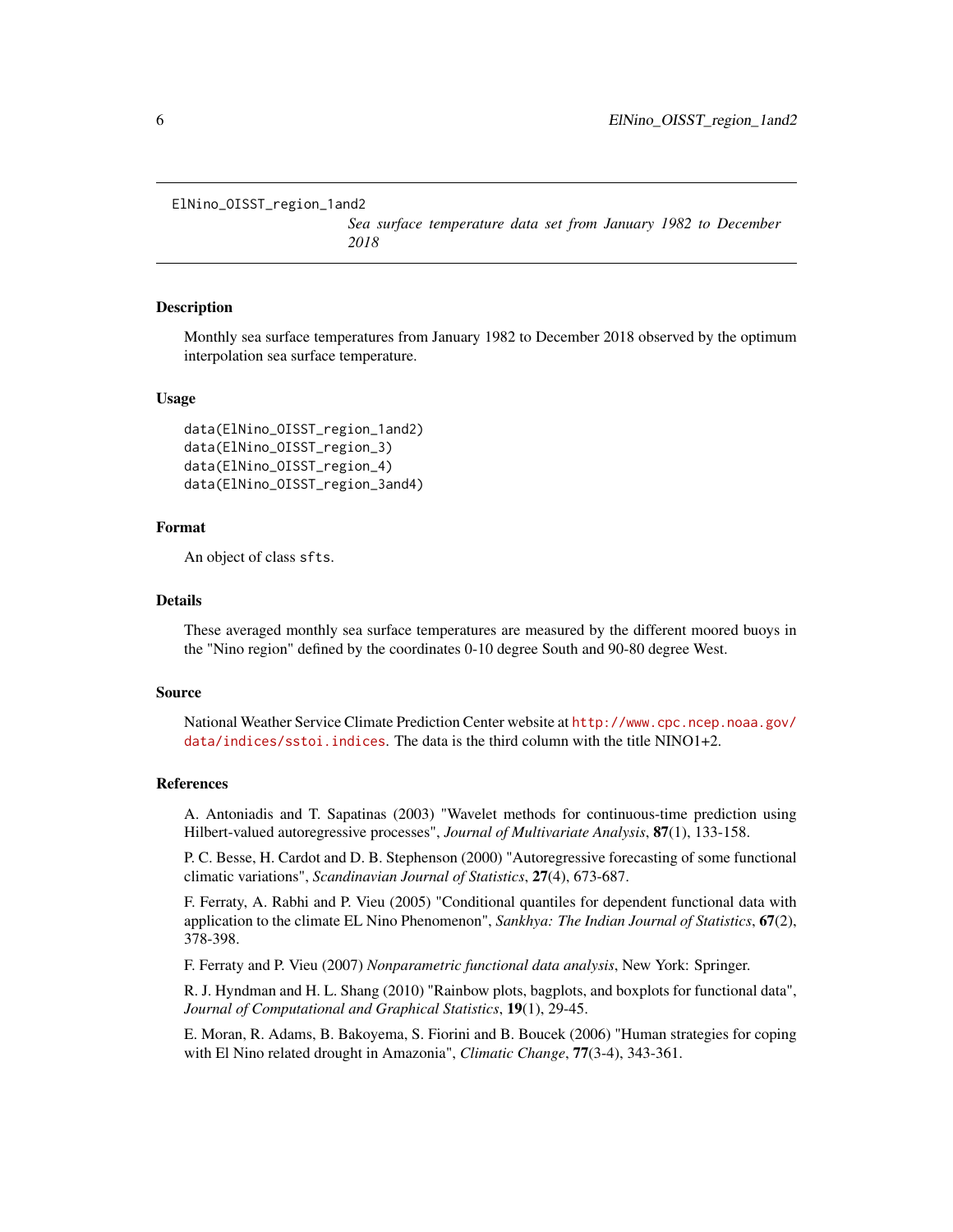#### <span id="page-6-0"></span>fboxplot 7 and 7 and 7 and 7 and 7 and 7 and 7 and 7 and 7 and 7 and 7 and 7 and 7 and 7 and 7 and 7 and 7 and 7 and 7 and 7 and 7 and 7 and 7 and 7 and 7 and 7 and 7 and 7 and 7 and 7 and 7 and 7 and 7 and 7 and 7 and 7 a

A. Timmermann, J. Oberhuber, A. Bacher, M. Esch, M. Latif and E. Roeckner (1999) "Increased El Nino frequency in a climate model forced by future greenhouse warming", *Nature*, 398(6729), 694-697.

# Examples

```
plot(ElNino_OISST_region_1and2)
plot(ElNino_OISST_region_3)
plot(ElNino_OISST_region_4)
plot(ElNino_OISST_region_3and4)
```
<span id="page-6-1"></span>fboxplot *Functional bagplot and functional HDR boxplot*

# Description

Compute bivariate bagplot, functional bagplot and bivariate HDR boxplot, functional HDR boxplot.

# Usage

```
fboxplot(data, plot.type = c("functional", "bivariate"),
type = c("bag", "hdr"), alpha = c(0.05, 0.5), projmethod = c("PCAproj", "rapca"),factor = 1.96, na.rm = TRUE, xlab = data$xname, ylab = data$yname,
shadecols = gray((9:1)/10), pointcol = 1, plotlegend = TRUE,
legendpos = "topright", ncol = 2, ...)
```
# Arguments

| data       | An object of class fds or fts.                                                                                                                         |
|------------|--------------------------------------------------------------------------------------------------------------------------------------------------------|
| plot.type  | Version of boxplot. When plot. type="functional", a functional plot is pro-<br>vided. When plot.type="bivariate", a square bivariate plot is provided. |
| type       | Type of boxplot. When type = "bag", a bagplot is provided. When type = "hdr",<br>a HDR boxplot is provided.                                            |
| alpha      | Coverage probability for the functional HDR boxplot. $\alpha$ are the coverage per-<br>centages of the outliers and the central region.                |
| factor     | When type $=$ "bag", the outer region of a bagplot is the convex hull obtained<br>by inflating the inner region by the bagplot factor.                 |
| na.rm      | Remove missing values.                                                                                                                                 |
| xlab       | A title for the x axis.                                                                                                                                |
| ylab       | A title for the y axis.                                                                                                                                |
| shadecols  | Colors for shaded regions.                                                                                                                             |
| pointcol   | Color for outliers and mode.                                                                                                                           |
| plotlegend | Add a legend to the graph.                                                                                                                             |
| legendpos  | Legend position. By default, it is the top right corner.                                                                                               |
| ncol       | Number of columns in the legend.                                                                                                                       |
| projmethod | Method used for projection.                                                                                                                            |
| .          | Other arguments.                                                                                                                                       |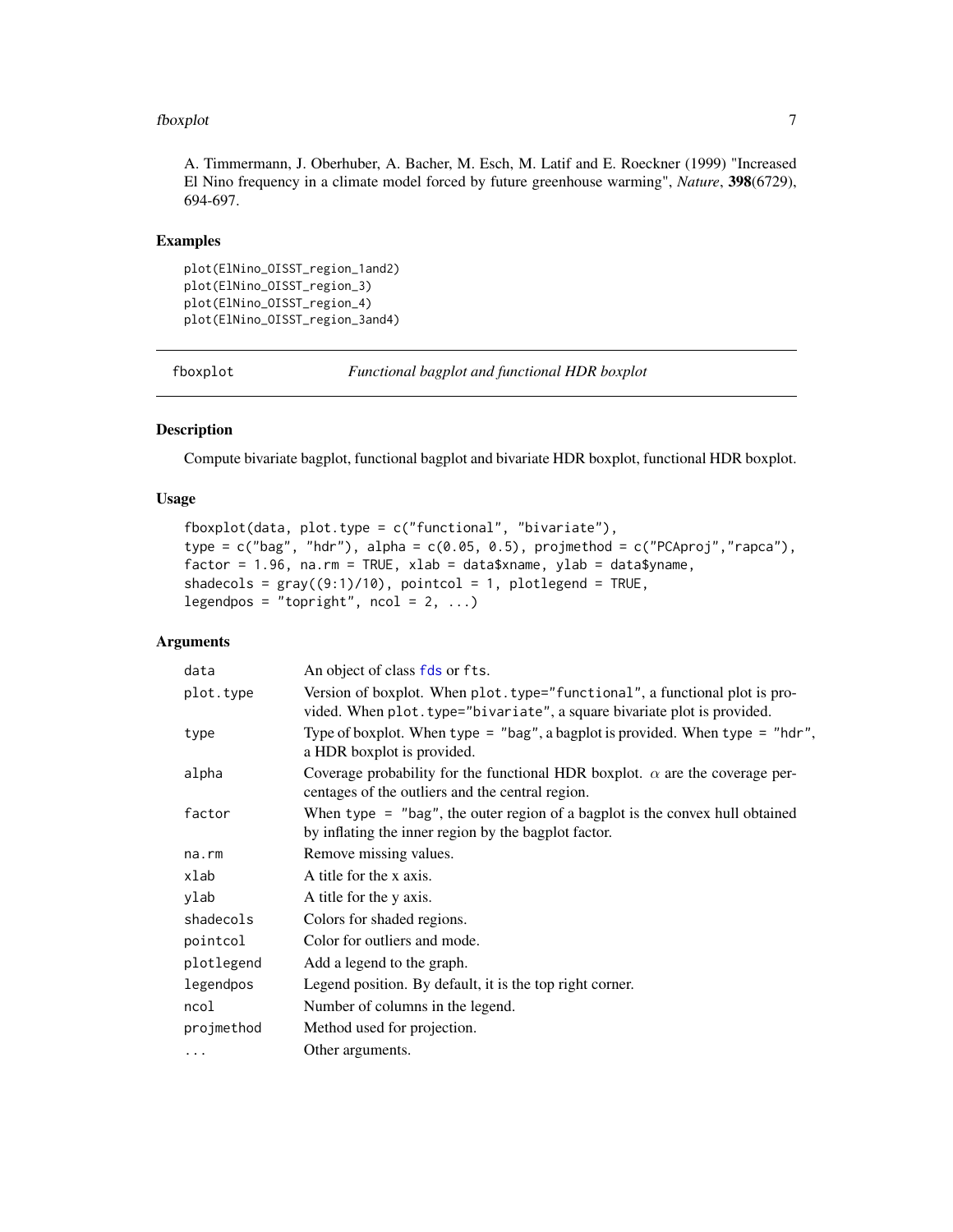#### <span id="page-7-0"></span>Details

The functional curves are first projected into a finite dimensional subspace via functional principal component decomposition. For simiplicity, we choose the subspace as  $R^2$ . Based on Tukey (1974)'s halfspace bagplot and Hyndman (1996)'s HDR boxplot, we order each data point in  $R^2$  by data depth and data density. Outliers are those that have either lowest depth (distance from the centre) or lowest density.

# Value

Function produces a graphical plot.

#### Author(s)

Rob J Hyndman, Han Lin Shang. Please, report bugs and suggestions to hanlin.shang@anu.edu.au

#### References

J. W. Tukey (1974) "Mathematics and the picturing of data", *Proceedings of the International Congress of Mathematicians*, 2, 523-532, Canadian Mathematical Congress, Montreal.

P. Rousseeuw, I. Ruts and J. Tukey (1999) "The bagplot: A bivariate boxplot", *The American Statistician*, 53(4), 382-387.

R. J. Hyndman (1996) "Computing and graphing highest density regions", *The American Statistician*, 50(2), 120-126.

R. J. Hyndman and H. L. Shang (2010) "Rainbow plots, bagplots, and boxplots for functional data", *Journal of Computational and Graphical Statistics*, 19(1), 29-45.

Y. Sun and M. G. Genton (2011) "Functional boxplots", *Journal of Computational and Graphical Statistics*, 20(2), 316-334.

Y. Sun and M. G. Genton (2012) "Adjusted functional boxplots for spatio-temporal data visualization and outlier detection", *Environmetrics*, 23, 54-64.

Y. Sun and M. G. Genton (2012) "Functional median polish", *Journal of Agricultural, Biological, and Environmental Statistics*, 17, 354-376.

#### See Also

#### [SVDplot](#page-16-1)

# Examples

```
fboxplot(data = ElNino_OISST_region_1and2, plot.type = "functional",
type = "bag", projmethod="PCAproj")
fboxplot(data = ElNino_OISST_region_1and2, plot.type = "bivariate",
type = "bag", projmethod="PCAproj")
```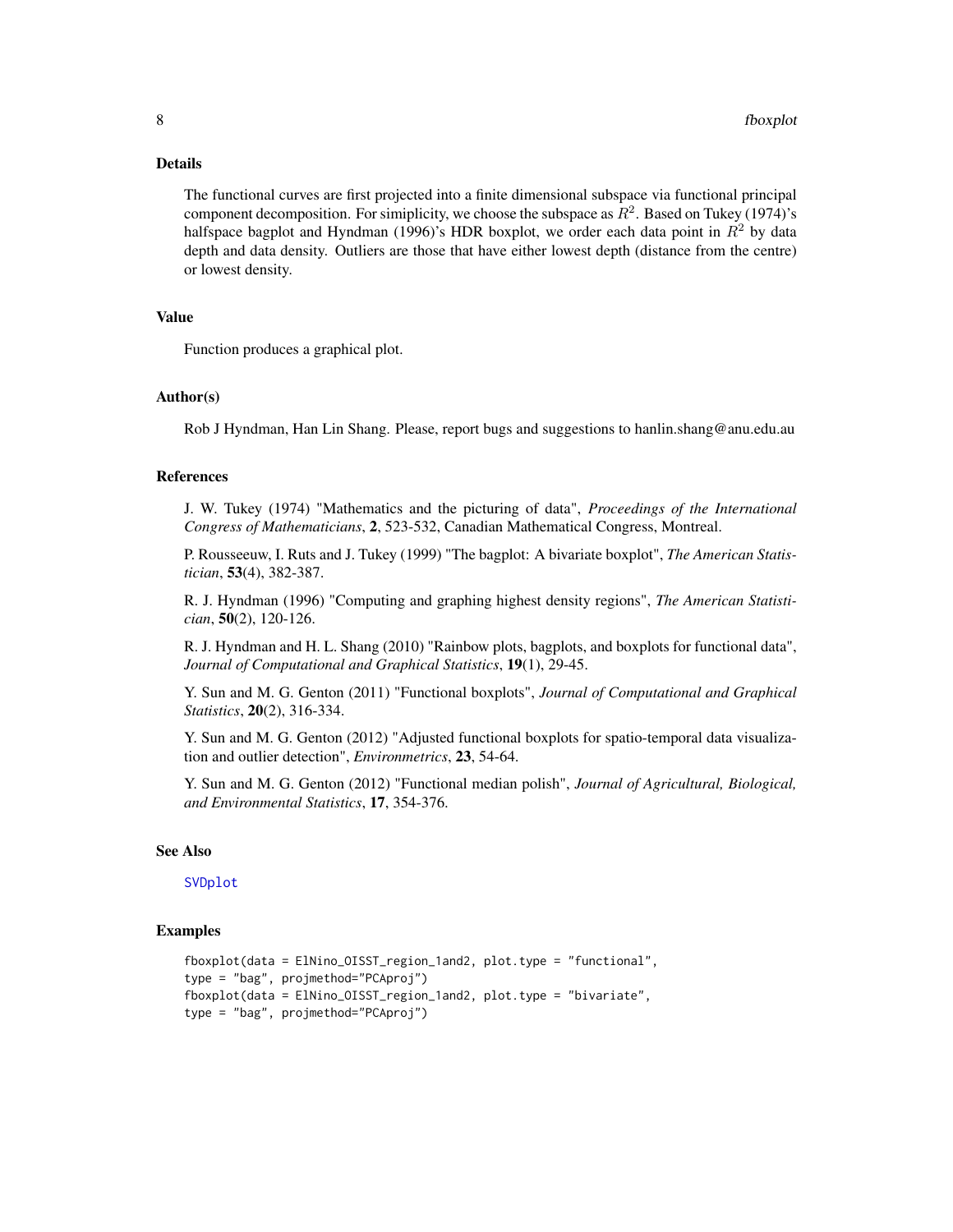<span id="page-8-1"></span><span id="page-8-0"></span>

#### **Description**

Compute functional depth.

# Usage

fdepth(data, type = c("FM", "mode", "RP", "RPD", "radius"), trim = 0.25, alpha, weight)

#### Arguments

| data   | An object of class fds or fts.                                 |
|--------|----------------------------------------------------------------|
| type   | Type of functional depth. See detail section below.            |
| trim   | Percentage of trimming.                                        |
| alpha  | Tuning parameter used when $type = "radius".$                  |
| weight | Hard-thresholding or soft-thresholding when type $=$ "radius". |

#### Details

If type = "FM", it computes the functional depth of Fraiman and Muniz (2001), which is considered as the first functional depth.

If type = "mode", it computes the functional depth of Cuevas et al. (2006). A functional mode is defined as the curve most densely surrounded by the rest of curves of the dataset.

If type = "RP" and type = "RPD", it computes random projection functional depth of Cuevas et al. (2007). Cuevas et al. (2007) considered the random projection depth based on measuring the depth of the functional data under projections and taking additional information of their derivatives. The basic idea is to project each functional curve, along a random direction, defining a point in  $R^2$ . A data depth in  $R^2$  provides an order of the projected points.

If type = "radius", it ranks the curves according to alpha-radius. Then using the hard thresholding or soft thresholding, trimmed mean and median can be computed.

The argument trim  $= 0.25$  first order curves by depth, and then trim 25 percent curves that have comparably lower depth.

#### Value

A list containing the following components is returned.

| median | Median curve (highest depth).                               |
|--------|-------------------------------------------------------------|
| lmed   | Index of median curve.                                      |
| ltrim  | Indexes of the trimmed curves.                              |
| prof   | Functional depth for each curve.                            |
| mtrim  | Mean of trimmed curves.                                     |
| weight | Weight values for all observations, when type $=$ "radius". |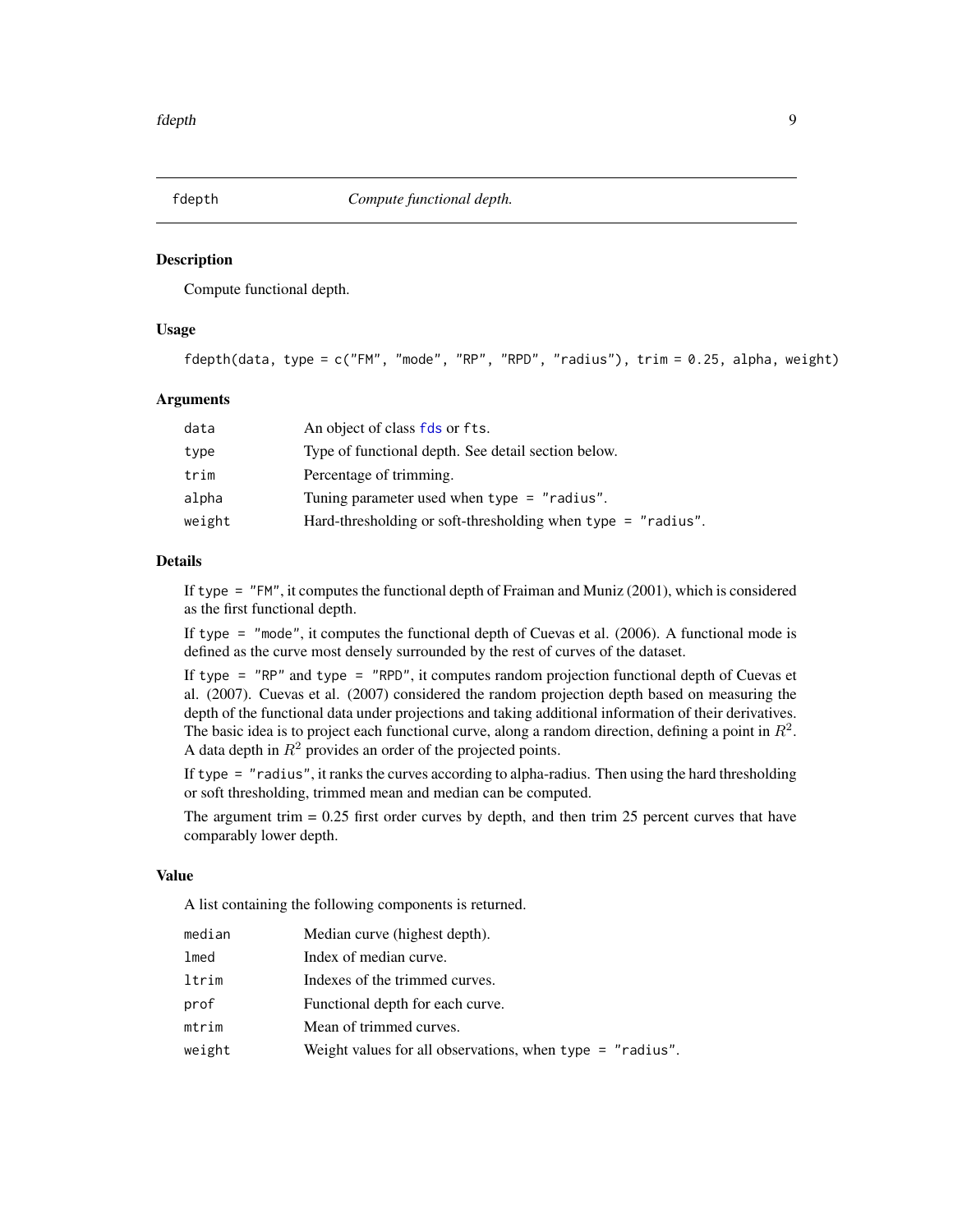### <span id="page-9-0"></span>Author(s)

Han Lin Shang

#### References

R. Fraiman and G. Muniz (2001) "Trimmed means for functional data", *Test*, 10(2), 419-440.

A. Cuevas and M. Febrero and R. Fraiman (2001) "Cluster Analysis:a further approach based on density estimation", *Computational Statistics \& Data Analysis*, 36(4), 441-456.

A. Cuevas and M. Febrero and R. Fraiman (2006) "On the use of bootstrap for estimating functions with functional data", *Computational Statistics \& Data Analysis*, 51(10), 1063-1074.

A. Cuevas and M. Febrero and R. Fraiman (2007) "Robust estimation and classification for functional data via projection-based depth notions", *Computational Statistics*, 22(3), 481-496.

M. Febrero and P. Galeano and W. Gonzalez-Manteiga (2007) "A functional analysis of NOx levels: location and scale estimation and outlier detection", *Computational Statistics*, 22(3), 411-427.

M. Febrero and P. Galeano and W. Gonzalez-Manteiga (2008) "Outlier detection in functional data by depth measures, with application to identify abnormal NOx levels", *Environmetrics*, 19(4), 331- 345.

M. Febrero and P. Galeano and W. Gonzalez-Manteiga (2010) "Measures of influence for the functional linear model with scalar response", *Journal of Multivariate Analysis*, 101(2), 327-339.

J. A. Cuesta-Albertos and A. Nieto-Reyes (2010) "Functional classification and the random Tukey depth. Practical issues", Combining Soft Computing and Statistical Methods in Data Analysis, Advances in Intelligent and Soft Computing, Volume 77, 123-130.

D. Gervini (2012) "Outlier detection and trimmed estimation in general functional spaces", *Statistica Sinica*, 22(4), 1639-1660.

P. Rana, G. Aneiros and J. M. Vilar (2015) "Detection of outliers in functional time series", *Environmetrics*, 26, 178-191.

#### Examples

```
fdepth(data = ElNino_OISST_region_1and2, type = "FM")
fdepth(data = ElNino_OISST_region_1and2, type = "mode")
fdepth(data = ElNino_OISST_region_1and2, type = "RP")
fdepth(data = ElNino_OISST_region_1and2, type = "RPD")
fdepth(data = ElNino_OISST_region_1and2, type = "radius", trim = 0.25,
alpha = 0.5, weight = "hard")
fdepth(data = ElNino_OISST_region_1and2, type = "radius", trim = 0.25,
alpha = 0.5, weight = "soft")
```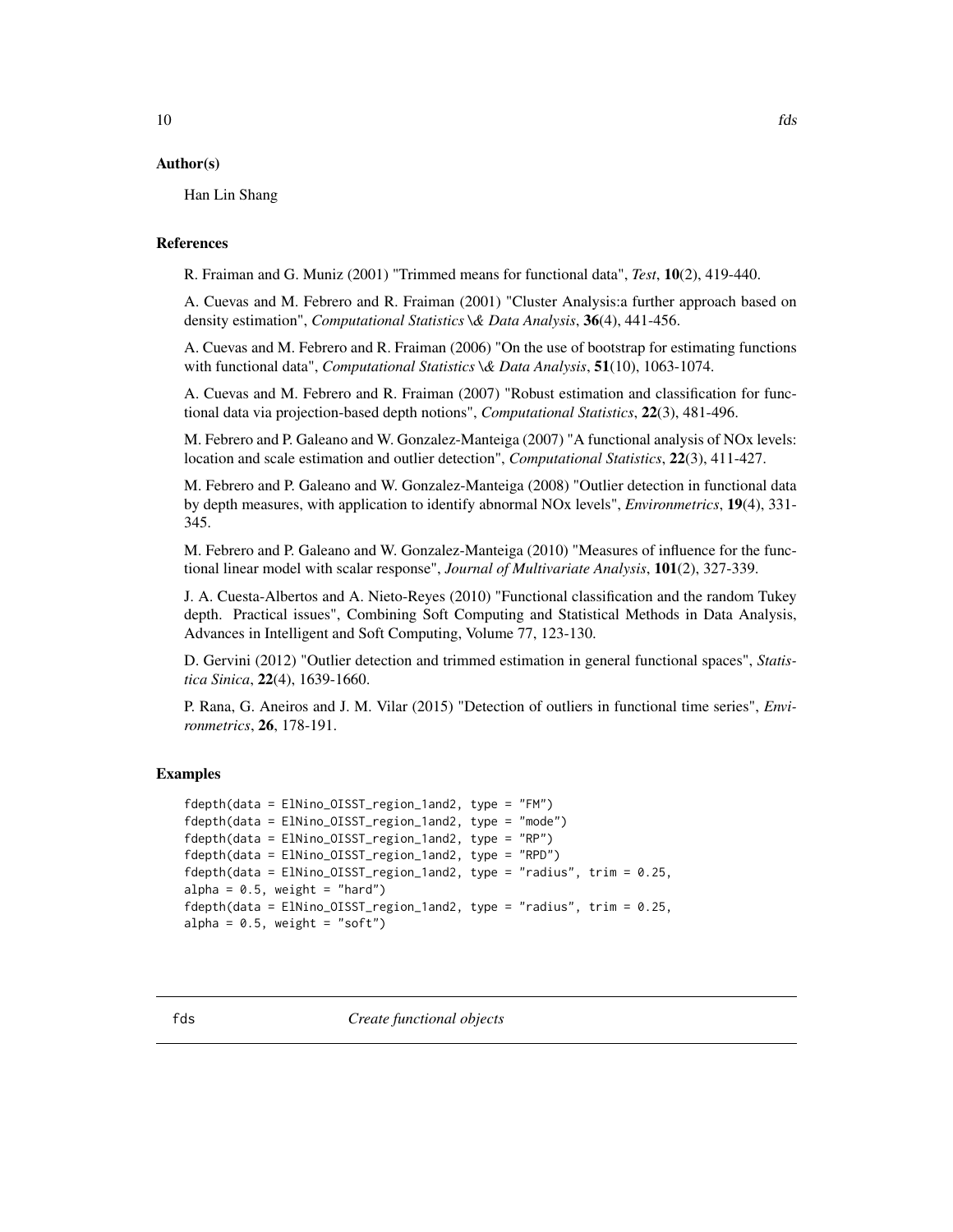#### Description

The function fds is used to create general independent and identically distributed (i.i.d.) functional objects that are not ordered by time. The function fts is used to create functional time series objects. The function sfts is used to create sliced functional time series objects, where the x variable is also a time variable.

# Usage

```
fds(x, y, xname, yname)
fts(x, y, start = 1, frequency = 1, xname, yname)
sfts(data, period = frequency(data), start = tsp(data)[1],
     frequency = 1, xname, yname)
```
### Arguments

| X         | Numeric vector of length $p$ .                                                                                                                                                                           |
|-----------|----------------------------------------------------------------------------------------------------------------------------------------------------------------------------------------------------------|
| У         | Matrix of size $p \times n$ representing <i>n</i> functions of <i>x</i> observed at points 1, , <i>p</i> .                                                                                               |
| data      | An object of class ts.                                                                                                                                                                                   |
| period    | Time period of sliced functional data. For instance, period $= 12$ is a monthly<br>data.                                                                                                                 |
| start     | The time of the first observation. Either a single number or a vector of two<br>integers, which specify a natural time unit and a (1-based) number of samples<br>into the time unit. See ts for details. |
| frequency | The number of observations per unit of time.                                                                                                                                                             |
| xname     | Character string giving name of x vector. (optional)                                                                                                                                                     |
| yname     | Character string giving name of y vector. (optional)                                                                                                                                                     |
|           |                                                                                                                                                                                                          |

# Value

An object of class fds or fts or sfts.

#### Author(s)

Rob J Hyndman and Han Lin Shang

# Examples

```
fds(x = 1:20, y = Simulationdata\, xname = "x", yname = "Simulated value")
fts(x = 15:49, y = Australiasmoothfertility$y, xname = "Age",
   yname = "Fertility rate")
sfts(ts(as.numeric(ElNino_OISST_region_1and2$y), frequency = 12), xname = "Month",
    yname = "Sea surface temperature")
```
<span id="page-10-0"></span> $fds$  11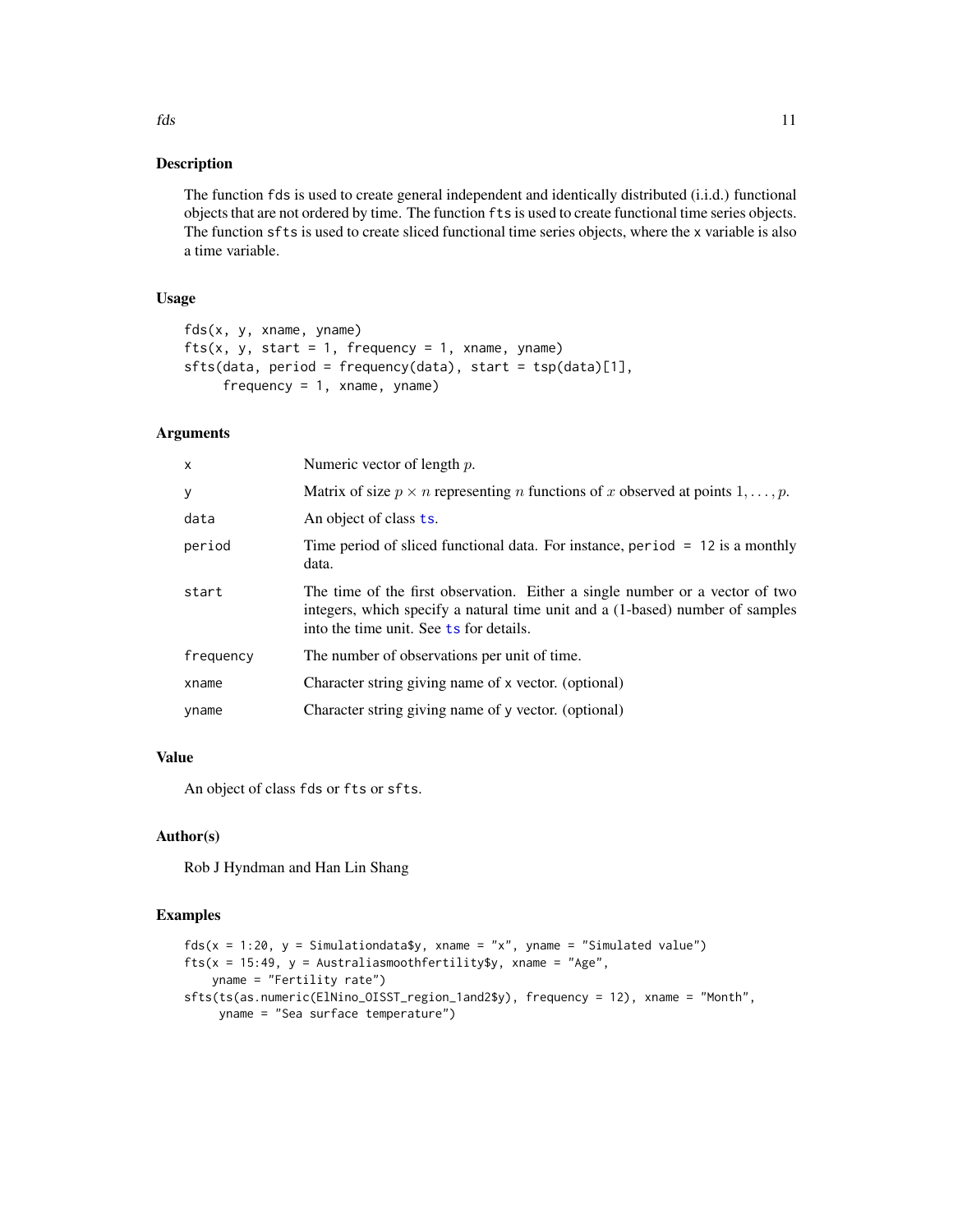<span id="page-11-0"></span>

# Description

Functional outlier detection methods.

#### Usage

```
foutliers(data, method = c("robMah", "lrt", "depth.trim", "depth.pond",
 "HUoutliers"), dfunc = depth.mode, nb = 200, suav = 0.05, trim = 0.1,
 order = 2, lambda = 3.29,...)
```
# Arguments

| data     | An object of class fds or fts.                                                                                                                                                                            |
|----------|-----------------------------------------------------------------------------------------------------------------------------------------------------------------------------------------------------------|
| method   | Outlier detection method.                                                                                                                                                                                 |
| dfunc    | When method = $"lrt"$ or method = $"depth . trim"$ or method = $"depth . pond",$<br>users can specify the type of depth functions with possible choices of depth. FM,<br>depth.mode, depth.RP, depth.RPD. |
| nb       | When method $=$ " $lrt$ ", users can specify the number of bootstrap samples.                                                                                                                             |
| suav     | When method $=$ " $lrt$ ", users can specify the smoothing parameter used in the<br>smoothed bootstrap samples to determine the cutoff value.                                                             |
| trim     | When method = $"lrt"$ or method = $"depth . trim"$ or method = $"depth . pond",$<br>users can specify the trimming percentage.                                                                            |
| order    | When method = "HUoutliers", users can specify the number of principal<br>components.                                                                                                                      |
| lambda   | When method = "HUoutliers", users can specify the value of tuning parame-<br>ter.                                                                                                                         |
| $\cdots$ | Other arguments.                                                                                                                                                                                          |

## Details

When method = "lrt", the outlier detection method corresponds to the approach of Febrero et al. (2007) using the likelihood ratio test.

When method  $=$  "depth.trim", the outlier detection method corresponds to the approach of Febrero et al. (2008) using the functional depth with trimmed curves.

When method = "depth.pond", the outlier detection method corresponds to the approach of Febrero et al. (2008) using the functional depth with all curves.

When method = "HUoutliers", the outlier detection method corresponds to the approach of Hyndman and Ullah (2008) using the integrated square forecast errors.

When method = "robMah", the outlier detection method corresponds to the approach of Rousseeuw and Leroy (1987) using the robust Mahalanobis distance.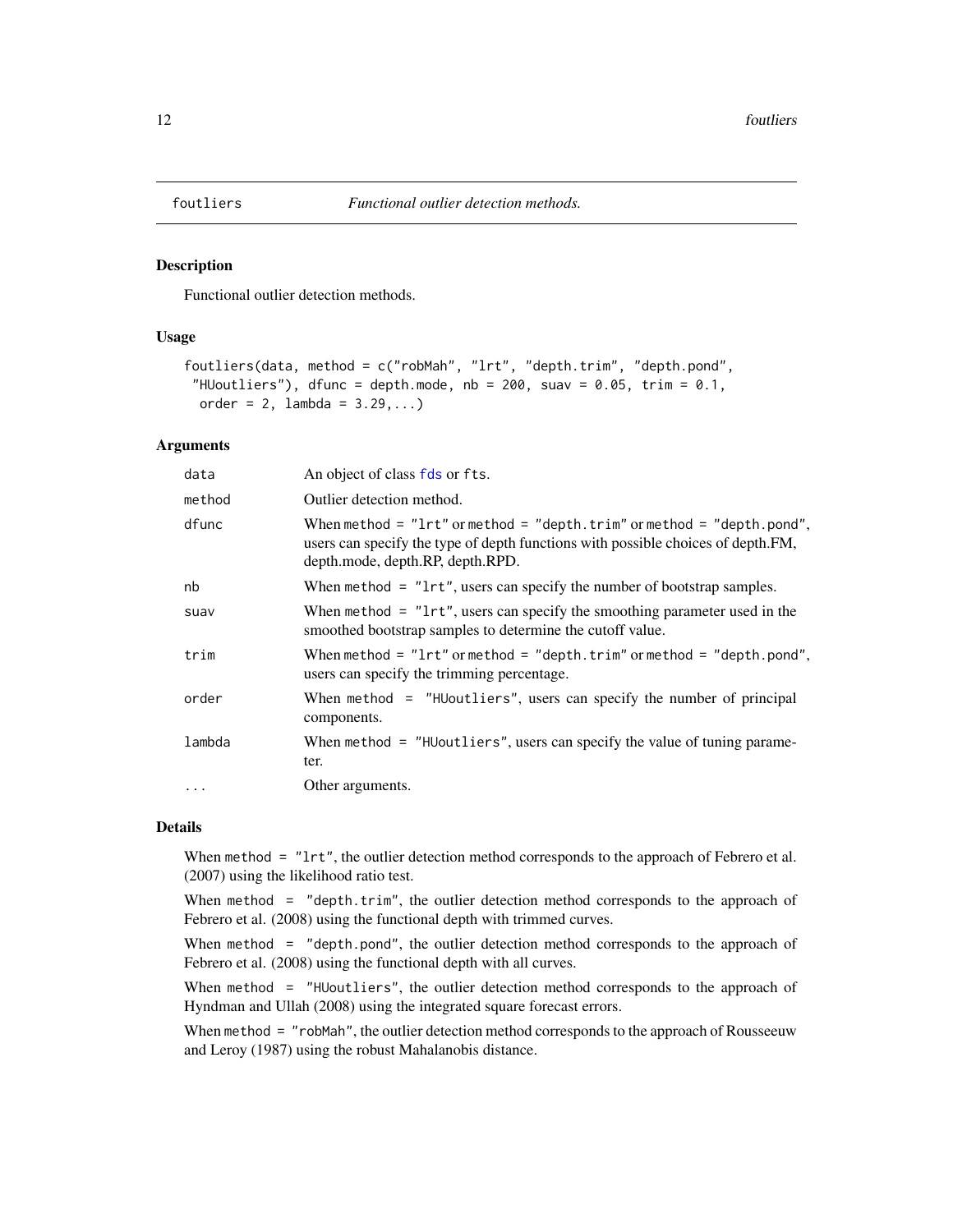#### <span id="page-12-0"></span>plot.fdepth that is a set of the set of the set of the set of the set of the set of the set of the set of the set of the set of the set of the set of the set of the set of the set of the set of the set of the set of the se

# Value

A list containing the following components is returned.

| outliers    | Detected outliers.                                                                                                                  |
|-------------|-------------------------------------------------------------------------------------------------------------------------------------|
| cutoff      | Threshold value to separate outliers from non-outliers, when method = "1rt",<br>method = $"depth.time", and method = "depth.pond".$ |
| depth.total | Depth measure of each functional curve.                                                                                             |
| depth.out   | Depth measure of functional outliers.                                                                                               |

# Author(s)

Han Lin Shang

### References

P. Rousseeuw and A. Leroy (1987) *Robust regression and outlier detection*, John Wiley and Sons, New York.

A. Atkinson (1994) "Fast very robust methods for the detection of multiple outliers", *Journal of the American Statistical Association*, 89(428), 1329-1339.

R. J. Hyndman and M. S. Ullah (2007) "Robust forecasting of mortality and fertility rates: A functional data approach", *Computational Statistics and Data Analysis*, 51(10), 4942-4956.

M. Febrero and P. Galeano and W. Gonzalez-Manteiga (2007) "A functional analysis of NOx levels: location and scale estimation and outlier detection", *Computational Statistics*, 22(3), 411-427.

M. Febrero and P. Galeano and W. Gonzalez-Manteiga (2008) "Outlier detection in functional data by depth measures, with application to identify abnormal NOx levels", *Environmetrics*, 19(4), 331- 345.

R. J. Hyndman and H. L. Shang. (2010) "Rainbow plots, bagplots, and boxplots for functional data", *Journal of Computational and Graphical Statistics*, 19(1), 29-45.

# Examples

foutliers(data = ElNino\_OISST\_region\_1and2, method = "depth.trim")

plot.fdepth *Plot functional depth*

# Description

Plot functional depth.

```
## S3 method for class 'fdepth'
plot(x, show.length = TRUE, pos.length = "bottomleft", ...)
```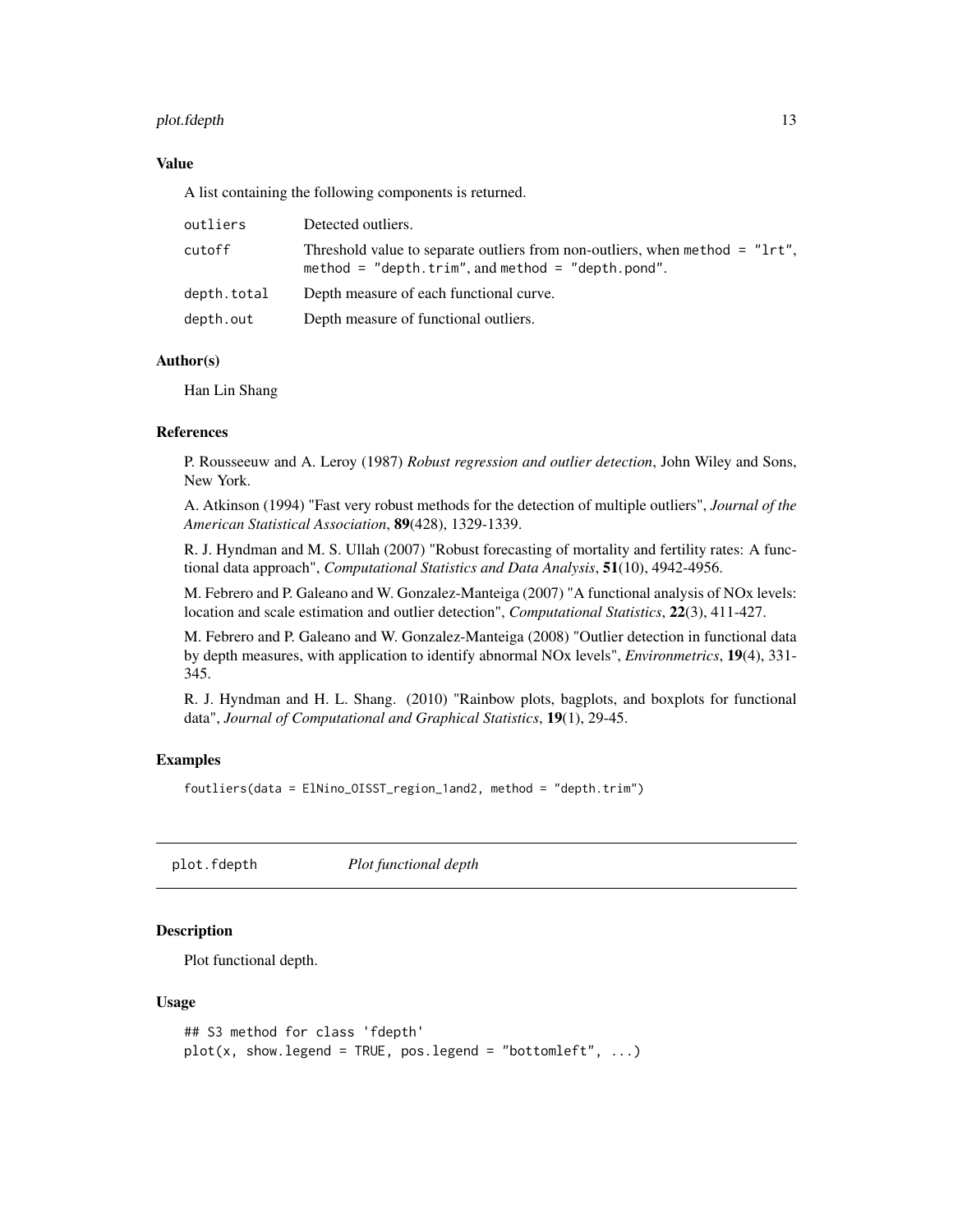#### <span id="page-13-0"></span>**Arguments**

| $\mathsf{x}$ | An object of class fdepth.                                               |
|--------------|--------------------------------------------------------------------------|
| show.legend  | Is legend required in the plot?                                          |
| pos.legend   | When show legend $=$ TRUE, users can specify the position of the legend. |
| $\cdot$      | Other plotting parameters passed to par.                                 |

# Value

Function produces a plot.

#### Author(s)

Rob J Hyndman, Han Lin Shang

#### References

R. J. Hyndman and H. L. Shang. (2010) "Rainbow plots, bagplots, and boxplots for functional data", *Journal of Computational and Graphical Statistics*, 19(1), 29-45.

#### See Also

[fdepth](#page-8-1)

#### Examples

plot(fdepth(ElNino\_OISST\_region\_1and2))

plot.fds *Plot functional objects*

#### <span id="page-13-1"></span>Description

Plot functional curves.

```
## S3 method for class 'fds'
plot(x, plot.type = c("functions", "time", "depth", "density"),
 col = NULL, type = "l", lty = 1, xlab = x$xname, ylab = x$yname,
 pch = c(1:9,0, letters, LETTERS), add = FALSE, index,
 colorchoice = c("rainbow", "heat.colors", "terrain.colors",
 "topo.colors", "cm.colors", "rainbow_hcl", "gray", "sequential_hcl",
  "heat_hcl", "terrain_hcl", "diverge_hcl"), plotlegend = FALSE,
 legendpos = "topright", ncol = 1, ...)
## S3 method for class 'fds'
lines(x, type = "l", index, ...)
## S3 method for class 'fds'
points(x, type = "p", index, ...)
```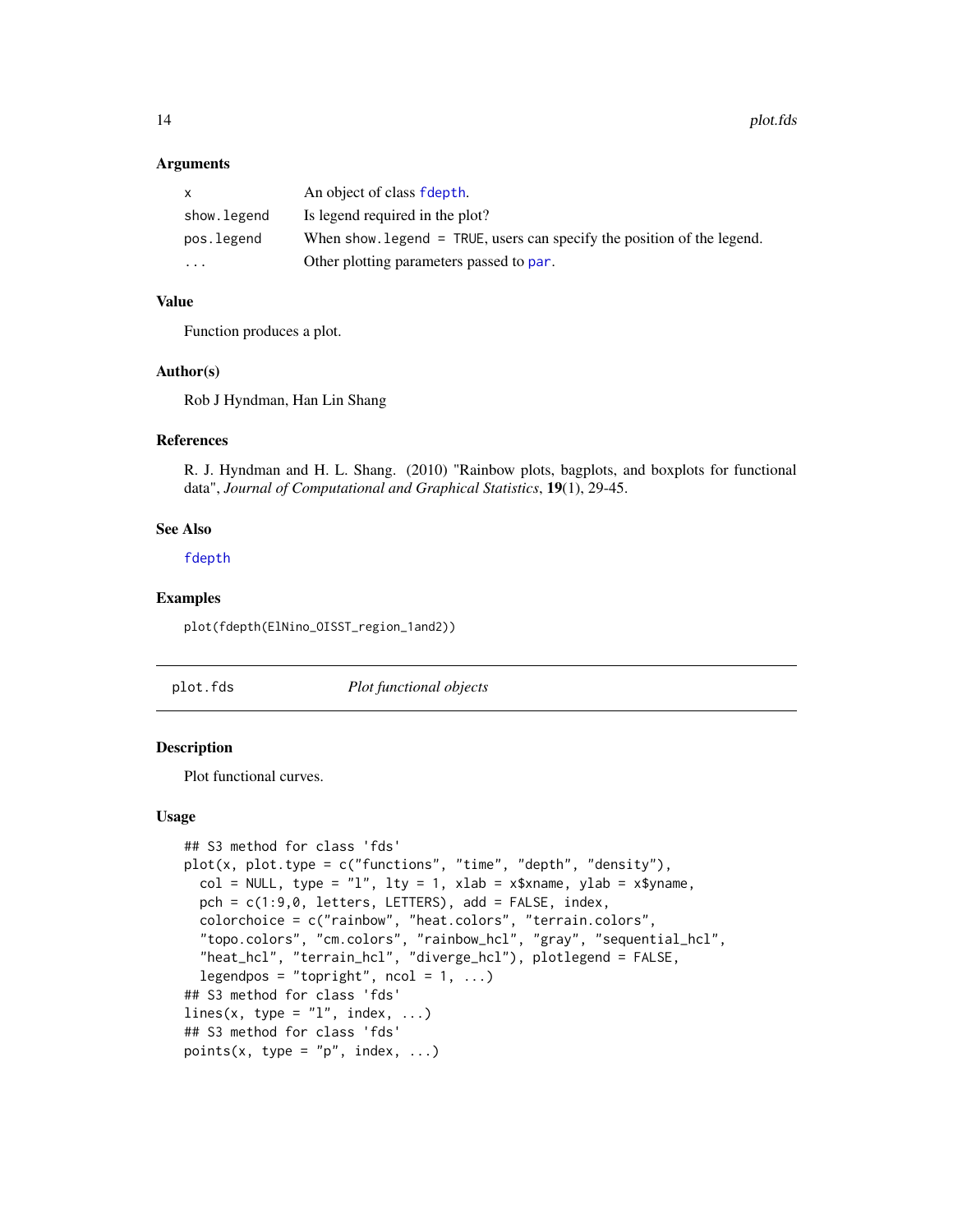#### <span id="page-14-0"></span>plot.fds 15

#### Arguments

| X           | An object of class fds or fts.                                                                                                               |
|-------------|----------------------------------------------------------------------------------------------------------------------------------------------|
| plot.type   | Type of plot. See details for more explanations.                                                                                             |
| col         | Colors to use in plot. Default in plot. fds is to use a rainbow color palette with<br>the number of colors equal to the number of functions. |
| type        | 1-character string giving the type of plot desired.                                                                                          |
| lty         | The line type.                                                                                                                               |
| xlab        | A title for x axis.                                                                                                                          |
| ylab        | A title for y axis.                                                                                                                          |
| pch         | Either an integer specifying a symbol or a single character to be used as the<br>default in plotting points.                                 |
| add         | If $add = TRUE$ , it plots a line or points.                                                                                                 |
| index       | Index of a specific curve that is plotted as a line or points.                                                                               |
| colorchoice | Color palette used for drawing the rainbow plot.                                                                                             |
| plotlegend  | Add a legend to the graph.                                                                                                                   |
| legendpos   | Position of legend.                                                                                                                          |
| ncol        | Number of column in the legend.                                                                                                              |
| .           | Other plotting parameters passed to par.                                                                                                     |
|             |                                                                                                                                              |

# Details

If plot.type = "functions", then functions are plotted using a rainbow color palette so the first few functions are shown in red, followed by orange, yellow, green, blue and indigo with the last few functions plotted in violet.

If plot. type  $=$  "time", then each value of x is shown as a separate time series in a time plot.

If plot. type  $=$  "depth", then functions are first ordered by depth and then plotted using a rainbow color palette.

If plot.type = "density", then functions are first ordered by density and then plotted using a rainbow color palette.

# Value

Function produces a plot.

# Author(s)

Rob J Hyndman, Han Lin Shang. Please, report bugs and suggestions to hanlin.shang@anu.edu.au

# References

R. J. Hyndman and H. L. Shang. (2010) "Rainbow plots, bagplots, and boxplots for functional data", *Journal of Computational and Graphical Statistics*, 19(1), 29-45.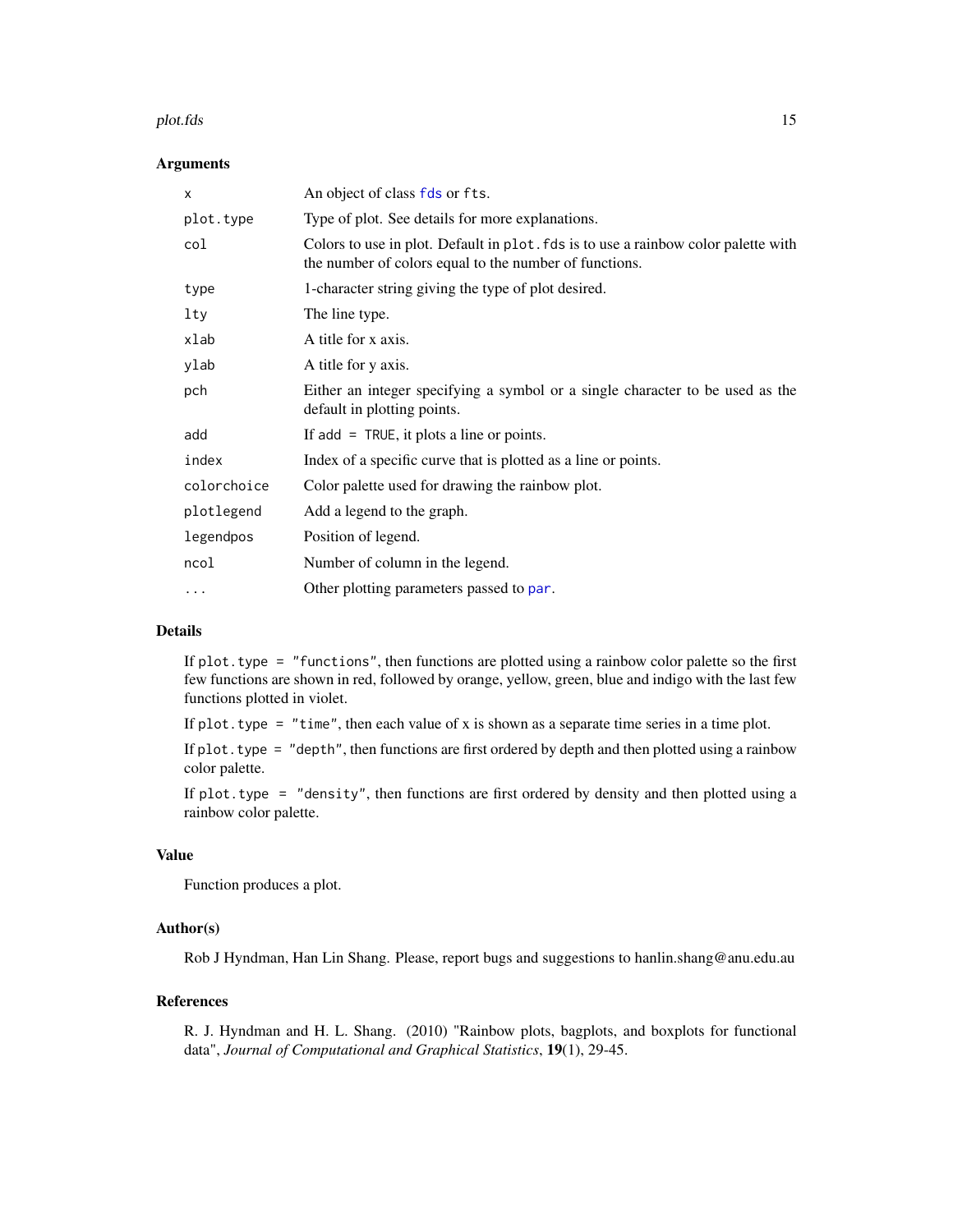# See Also

[fds](#page-9-1), [lines.fds](#page-13-1), [points.fds](#page-13-1)

#### Examples

```
plot(x = ElNino_OISST_region_1and2, plot.type = "functions", legend = TRUE)
lines(x = ElNino_OISST-region_1and2, plot_type = "functions", index = 3)points(x = EINino_OISST-region\_land2, plot_type = "functions", index = 3)
```
Simulationdata *Simulated data*

#### **Description**

Simulated data used in Hyndman and Shang (2008).

#### Usage

data(Simulationdata)

#### Format

An object of class [fds](#page-9-1).

#### References

R. J. Hyndman and H. L. Shang. (2010) "Rainbow plots, bagplots, and boxplots for functional data", *Journal of Computational and Graphical Statistics*, 19(1), 29-45.

#### Examples

```
plot(Simulationdata, col = rainbow(100))
lines(Simulationdata, index = 991:1000, col = "black")
```
summaryfunction *Summary statistics for functional data*

#### Description

Display summary statistics (minimum, 1st quantile, median, mean, 3rd quantile, maximum) and quantiles of functional data

```
summaryfunction(ftsdata, plot.type = c("summarystats", "quantilestats"),
quantilepercent = seq(0.1, 0.9, by = 0.1), plot.legend = FALSE,
 legendpos = "topright", cex = 0.9, lwd = 1, lty = 1, ncol = 2)
```
<span id="page-15-0"></span>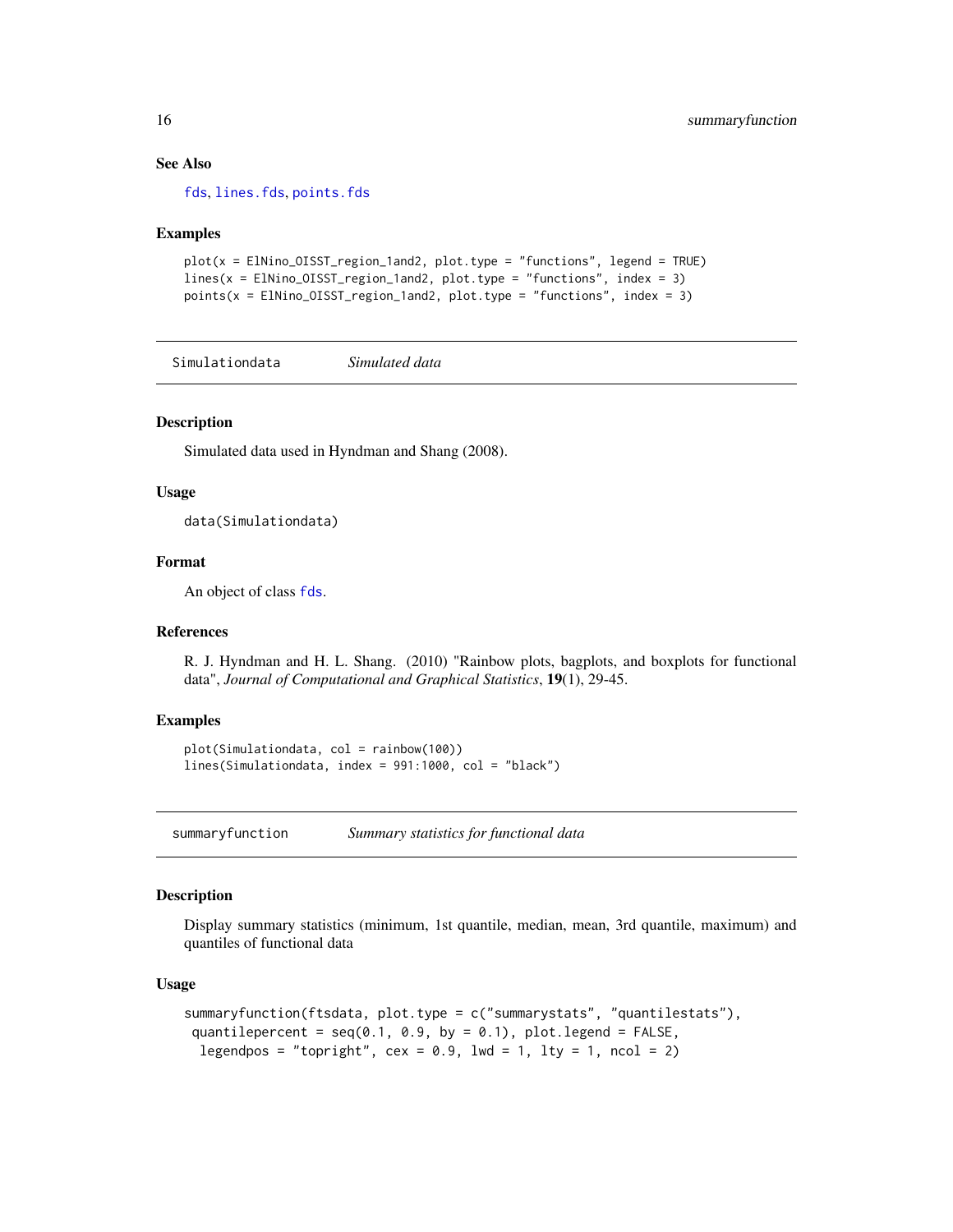#### <span id="page-16-0"></span>SVDplot the state of the state of the state of the state of the state of the state of the state of the state of the state of the state of the state of the state of the state of the state of the state of the state of the st

# Arguments

| ftsdata         | An object of class fds.                                          |
|-----------------|------------------------------------------------------------------|
| plot.type       | Summary statistics or quantiles.                                 |
| quantilepercent |                                                                  |
|                 | Percentage of quantiles.                                         |
| plot.legend     | Is the legend required in the plot?                              |
| legendpos       | When the $plot$ . legend = TRUE, position of the legend.         |
| cex             | When the $plot$ . legend = TRUE, point size.                     |
| lwd             | When the plot. legend $=$ TRUE, width of line.                   |
| lty             | When the plot. legend $=$ TRUE, line type.                       |
| ncol            | When the plot. legend $=$ TRUE, number of columns in the legend. |

# Details

A function for displaying summary statistics or quantiles of functional data.

## Value

Return a plot of summary statistics of functional data or a plot of quantiles of functional data.

#### Author(s)

Han Lin Shang. Please, report bugs and suggestions to hanlin.shang@anu.edu.au

# See Also

[fds](#page-9-1)

#### Examples

```
summaryfunction(Australiasmoothfertility, plot.type = "summarystats")
summaryfunction(Australiasmoothfertility, plot.type = "quantilestats", plot.legend = TRUE)
```
<span id="page-16-1"></span>SVDplot *Singular value decomposition plot*

# Description

The singular value decomposition (SVD) plot of Zhang et al. (2007) captures the changes in the singular columns as the number of curves gradually increases.

```
SVDplot(object, order = 3, plot = TRUE, plot.type = c("fts", "image"),
       mfrow = c(2, 3)
```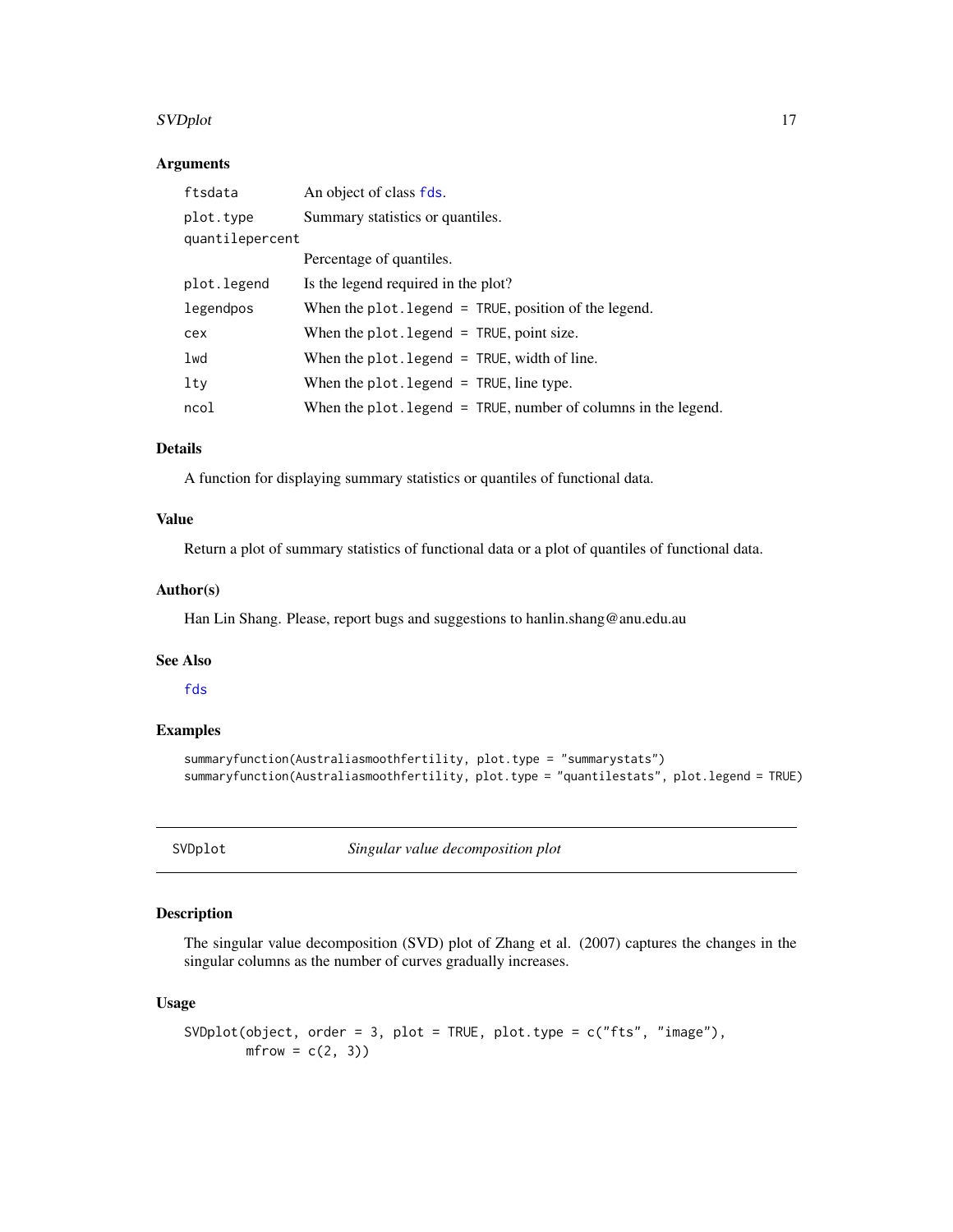#### <span id="page-17-0"></span>Arguments

| object    | An object of fds.                                                                   |
|-----------|-------------------------------------------------------------------------------------|
| order     | Number of Singular Value Decomposition (SVD) components. The maximum<br>order is 4. |
| plot      | Is graphical display required?                                                      |
| plot.type | Plot functional time series or images?                                              |
| mfrow     | Grid of graphics.                                                                   |

#### Details

By using the SVD, Zhang et al. (2007) proposed a plot for visualizing patterns of functional time series. They considered a set of curves as a two-way ( $p \star n$ ) data matrix, where p is the total number of covariates and n is the total number of curves.

The main advantage of this dynamic plot is to visualize both column and row information of a twoway matrix simultaneously, relate the matrix to the corresponding curves, show local variations, and highlight interactions between columns and rows of a two-way matrix.

### Value

When  $plot = TRUE$ , it returns a plot.

When plot = FALSE, it returns the following:

| svds     | A number of singular value decomposition ordered by the amount of explained<br>variation. |
|----------|-------------------------------------------------------------------------------------------|
|          | reconstruction Reconstruction of the original data using the SVD.                         |
| residual | Residual of the original data.                                                            |

#### **Note**

MATLAB code is available at [http://www.stat.purdue.edu/~lingsong/research/network/](http://www.stat.purdue.edu/~lingsong/research/network/SVDmovie/index.html) [SVDmovie/index.html](http://www.stat.purdue.edu/~lingsong/research/network/SVDmovie/index.html).

Using the animate package of Grahn(2011), a set of dynamic movies can be created to visualize the changes in singular rows and singular columns.

#### Author(s)

Han Lin Shang. Please, report bugs and suggestions to hanlin.shang@anu.edu.au

# References

L. Zhang, J. Marron, H. Shen and Z. Zhu (2007) "Singular value decomposition and its visualization", *Journal of Computational and Graphical Statistics*, 16(4), 833-854.

A. Grahn (2011) "The animate Package", [http://ctan.unsw.edu.au/macros/latex/contrib/](http://ctan.unsw.edu.au/macros/latex/contrib/animate/animate.pdf) [animate/animate.pdf](http://ctan.unsw.edu.au/macros/latex/contrib/animate/animate.pdf).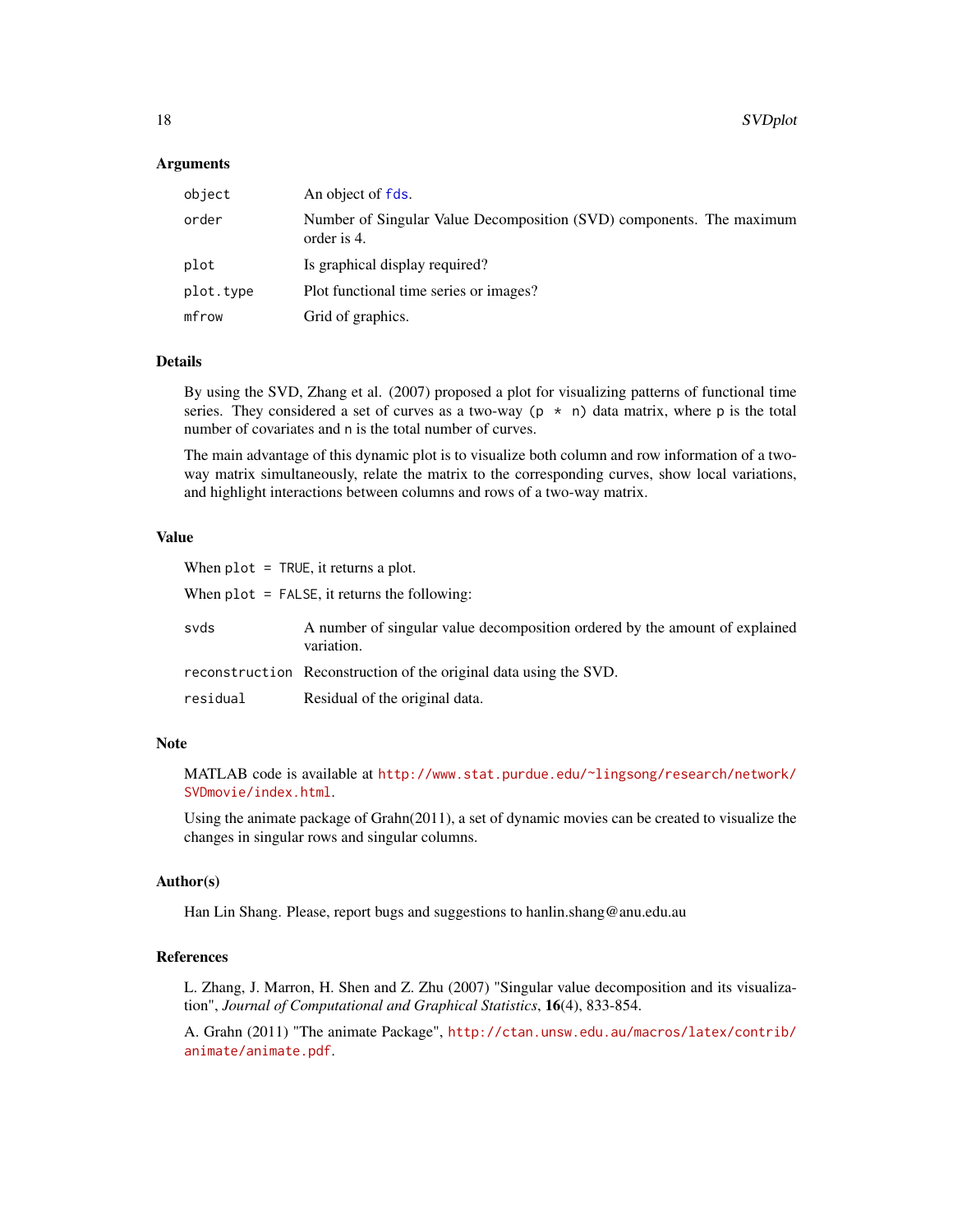#### <span id="page-18-0"></span>SVDplot the state of the state of the state of the state of the state of the state of the state of the state of the state of the state of the state of the state of the state of the state of the state of the state of the st

# See Also

[fboxplot](#page-6-1), [svd](#page-0-0)

# Examples

SVDplot(ElNino\_OISST\_region\_1and2) SVDplot(ElNino\_OISST\_region\_1and2, plot.type = "image")